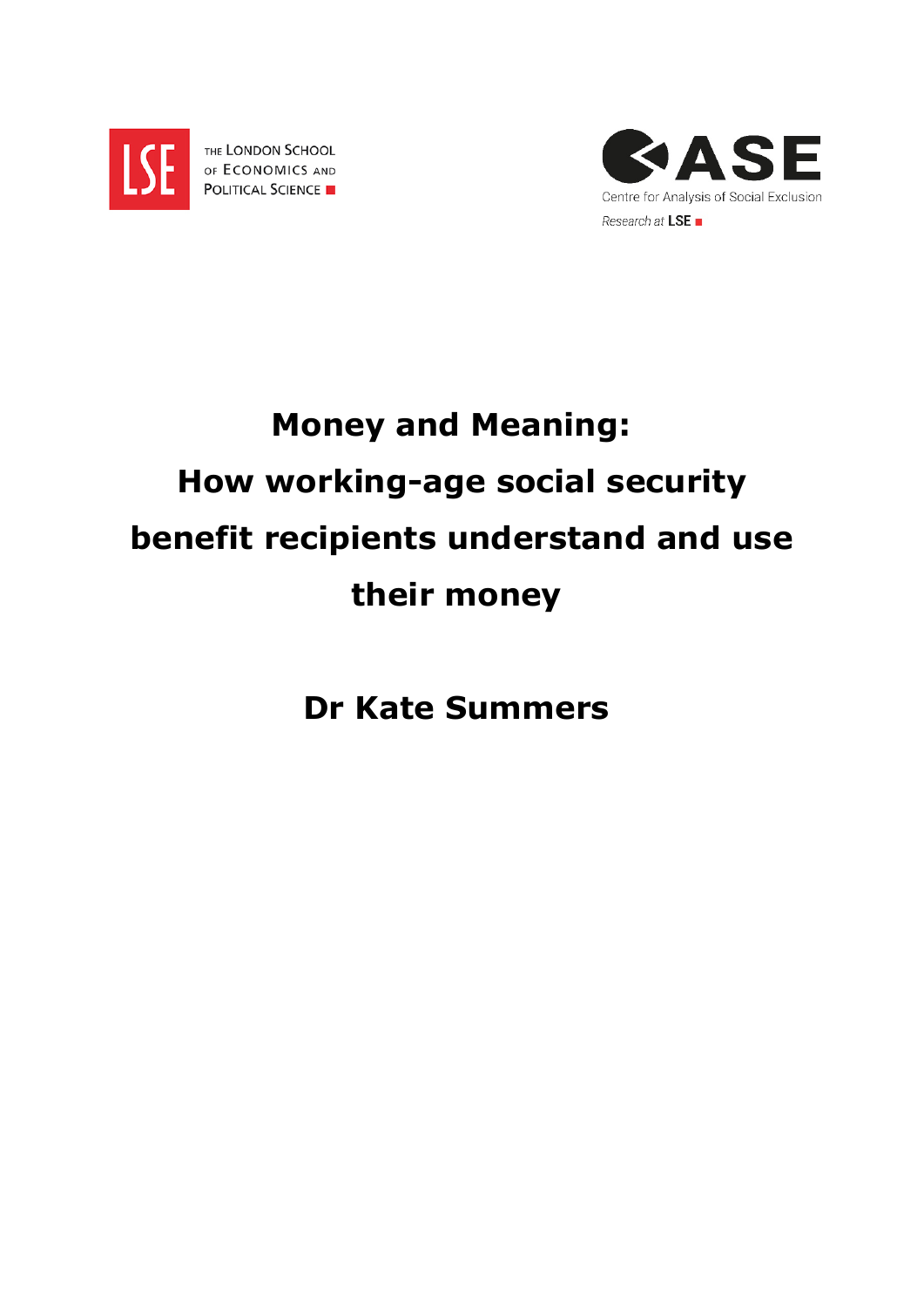# **Contents**

| Introduction                                                          | 3                          |
|-----------------------------------------------------------------------|----------------------------|
|                                                                       | $\overline{\phantom{a}}$ 3 |
| $\overline{4}$                                                        |                            |
|                                                                       | 5                          |
|                                                                       |                            |
|                                                                       |                            |
|                                                                       |                            |
|                                                                       |                            |
| 1. Reintroducing or bolstering choice and control for social security |                            |
|                                                                       | 7                          |
| 2. Reforming the nature of Jobcentre meetings and interactions 8      |                            |
|                                                                       | 8                          |

CASEbrief/35 Centre for Analysis of Social Exclusion London School of Economics Houghton Street London WC2A 2AE

CASE enquiries – tel: 020 7955 6679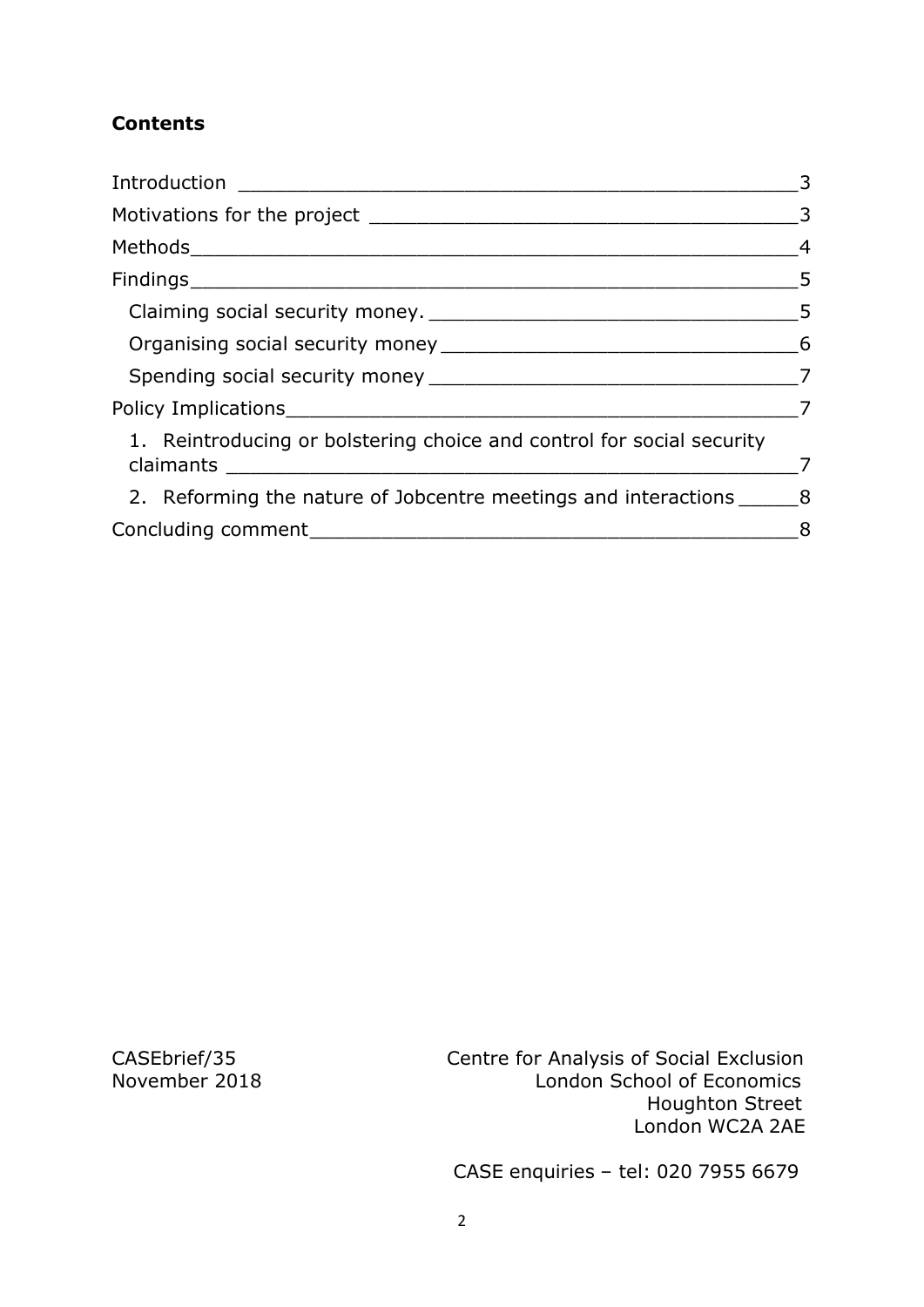# **Money and Meaning: how working-age social security benefit recipients understand and use their money**

# <span id="page-2-0"></span>**Introduction**

This CASEBrief summarises Kate Summers' doctoral research. The research aimed to develop a detailed picture of how working-age social security benefit recipients understand and use their money. Forty-three indepth, qualitative interviews were conducted with working-age social security recipients living across east London. Participants were asked about the processes of receiving, organising, and using their social security money. The focus was on building a detailed, micro, account of money in people's day to day lives.



A full copy of Kate's doctoral thesis can be accessed [here.](http://etheses.lse.ac.uk/3794/)

Click the image above to watch the short video about this research

## <span id="page-2-1"></span>**Motivations for the project**

There were two main motivations for the project. The first was to enhance the dominant way in which social security money has been thought about by policymakers. The second was to inform the current policy context.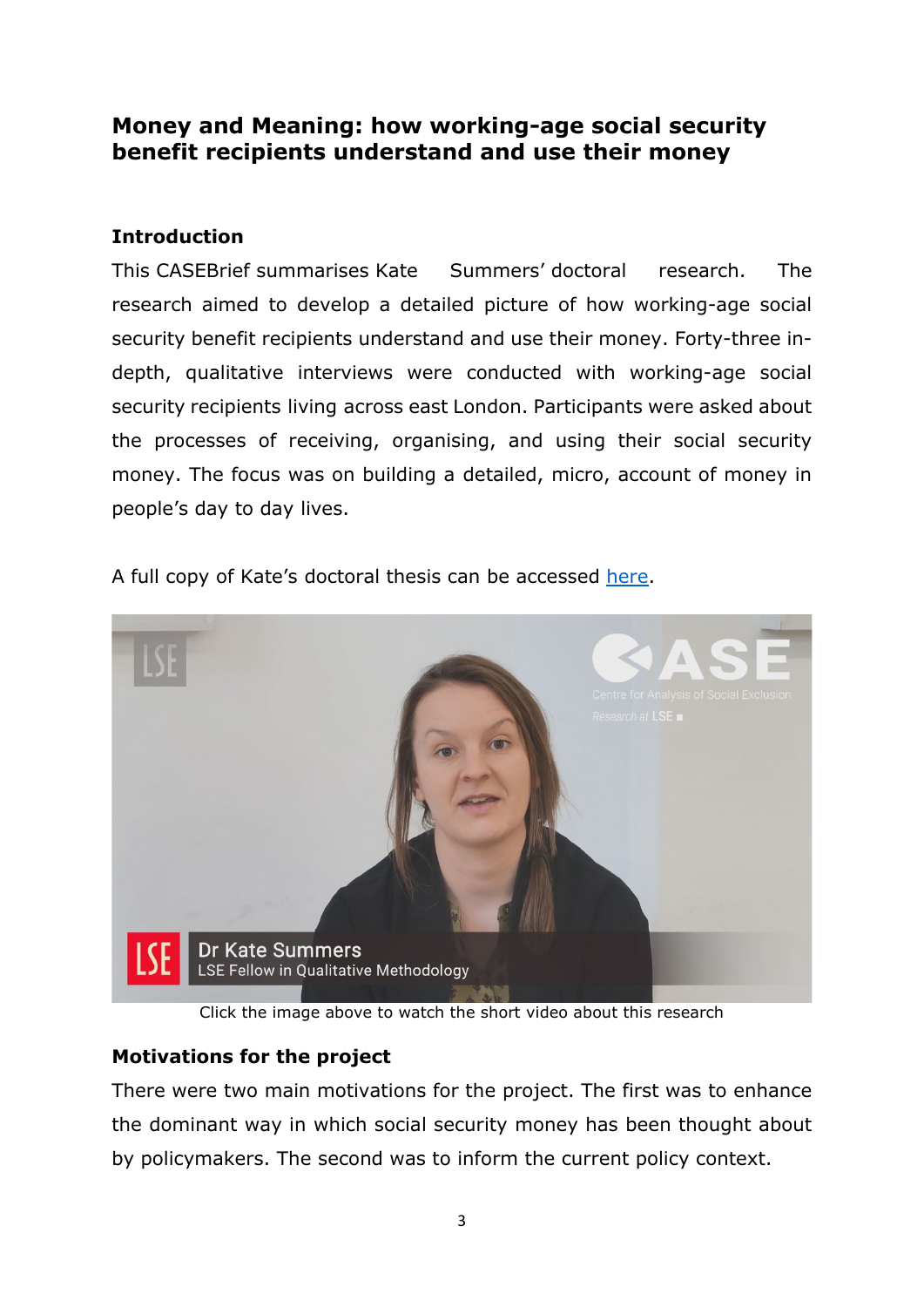It has been [previously noted](https://lareviewofbooks.org/article/a-dollar-is-a-dollar-is-not-a-dollar-unmasking-the-social-and-moral-meanings-of-money/#!) that the *social* aspects of money are understudied and often underappreciated by academics and policymakers. Often it is assumed that when people think about and use their money, all that matters is the *amount* of money. However, this research began from the perspective that it is not only *how much* money that matters, but also that we need to pay attention to the various *social meanings* and *social relationships* that are involved when money is used and understood, and the ways in which monies are (physically and mentally) *differentiated*.

The current policy context also makes this research timely. Key features of the current context include: 1) the ongoing introduction of [Universal Credit,](https://obr.uk/docs/dlm_uploads/WelfareTrends2018cm9562.pdf) a new working-age benefit that will replace six separate existing payments; 2) the overall direction of travel towards a working-age social security system that has [increased conditionality](http://www.welfareconditionality.ac.uk/wp-content/uploads/2018/06/40475_Welfare-Conditionality_Report_complete-v3.pdf) for both in and out of work claimants, and payments that are [less generous;](https://www.jrf.org.uk/report/minimum-income-standard-uk-2018) and 3) an ongoing erosion [of insurance-based principles](http://eprints.lse.ac.uk/5563/1/Inclusion_or_Insurance_National_Insurance_and_the_future_of_the_contributory_principle.pdf) underpinning working-age social security in preference for means-tested systems.

#### <span id="page-3-0"></span>**Methods**

The study involved in-depth interviews with 43 working-age social security recipients. The sample was constructed so that a range of personal characteristics including age, gender, ethnicity, household type and employment status were included. Participants were accessed via advice and community centres.

In order to be included in the sample, participants had to be in receipt of either Jobseekers Allowance, Working Tax Credit, or Universal Credit. In the interviews, participants were also asked about any other social security payments that they received, which included Housing Benefit, Child Benefit, Child Tax Credits, and payments received by other household members. Claimants in receipt of disability or health related payments, such as Employment and Support Allowance and Personal Independence Payment, were not included in the study. This decision was taken in order to make

4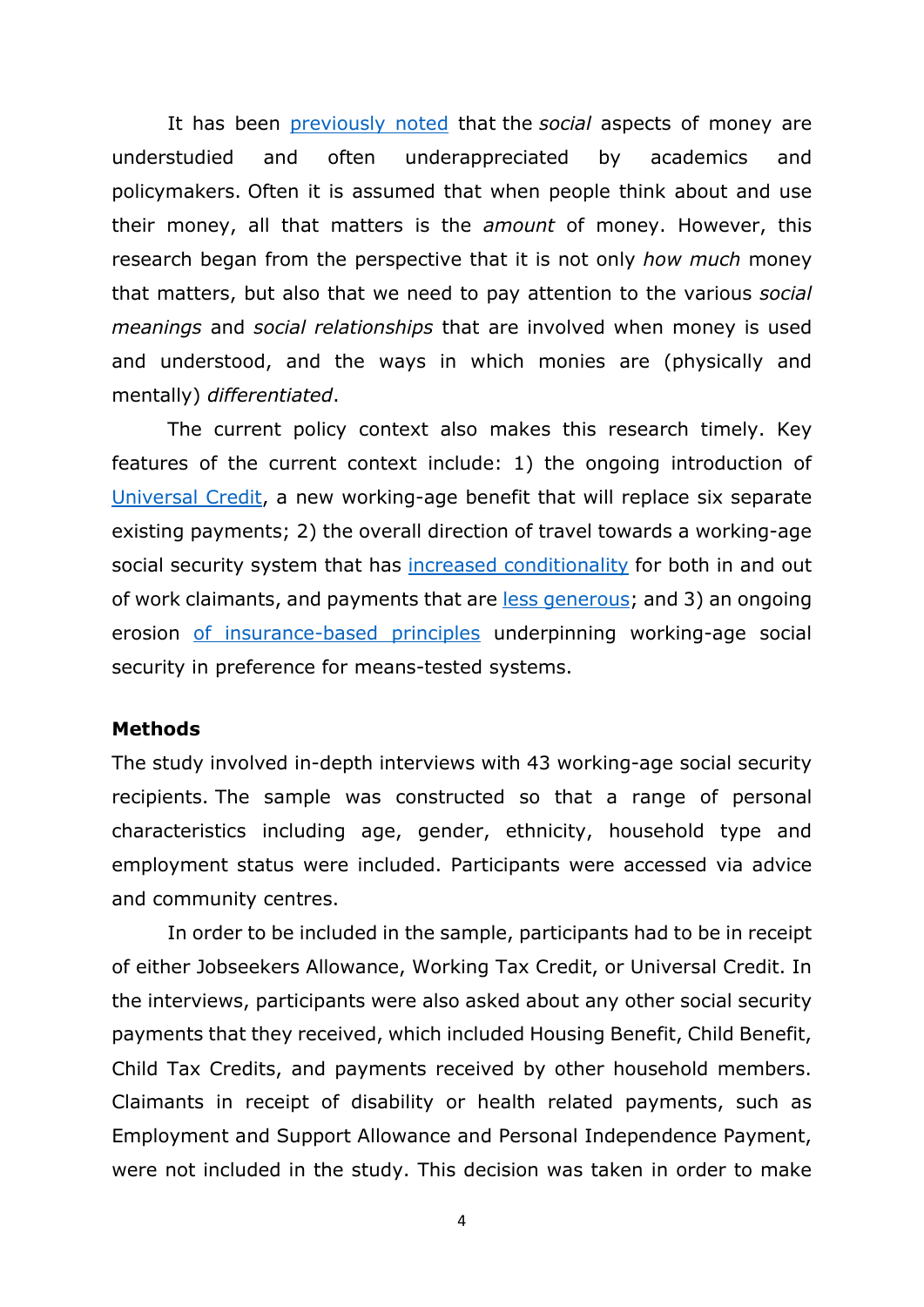the scope of the study manageable: participants included those who were either in-work on a low-income or out of work, and who did and did not have children; those with a disability or long-term health condition that the benefits system recognised affected their ability to work, were not included.

The interviews focused on asking participants to describe the *processes* of receiving, organising and spending social security money, as well as their explanations and reflections of these processes. The interviews were recorded, transcribed, and then analysed using a form of thematic analysis whereby themes were derived from the interview data and compared and contrasted across different participants' accounts.

#### <span id="page-4-0"></span>**Findings**

The findings can be broken down into three main areas:

<span id="page-4-1"></span>*Claiming social security money.* Generally speaking, participants

placed social security money towards the bottom of the hierarchy of available sources of income; it was to be accessed only when these other sources of income were not available, not feasible, or were inadequate. During the actual

**"[you] sign on to survive, that's all… [when] there's no other way to survive" Anwar**

claiming process, participants described direct social interactions with administrative staff as either involving faceless, arms-length, sometimes

**"I was overwhelmed because I've never come across anyone in the Jobcentre that was genuinely nice and wanted to help."**

frustrating bureaucratic processes (Tax Credit and Child Benefit claims); or a mixture of faceless and face-to-face interactions that were most often experienced punitively and negatively (Jobseekers Allowance and Universal

Credit claims). In

terms of the broader interaction when claiming social security money, the dominant understanding among participants was that

**Kelly Example 20 Allows** Credit claims). In **THE THE THE THE WHO CLASS CREDIT CONDUCTS** Credit claims). In **THE THE THE THE WHO ME don't abuse it and are loyal to it, and are honest and work"**

**Turner**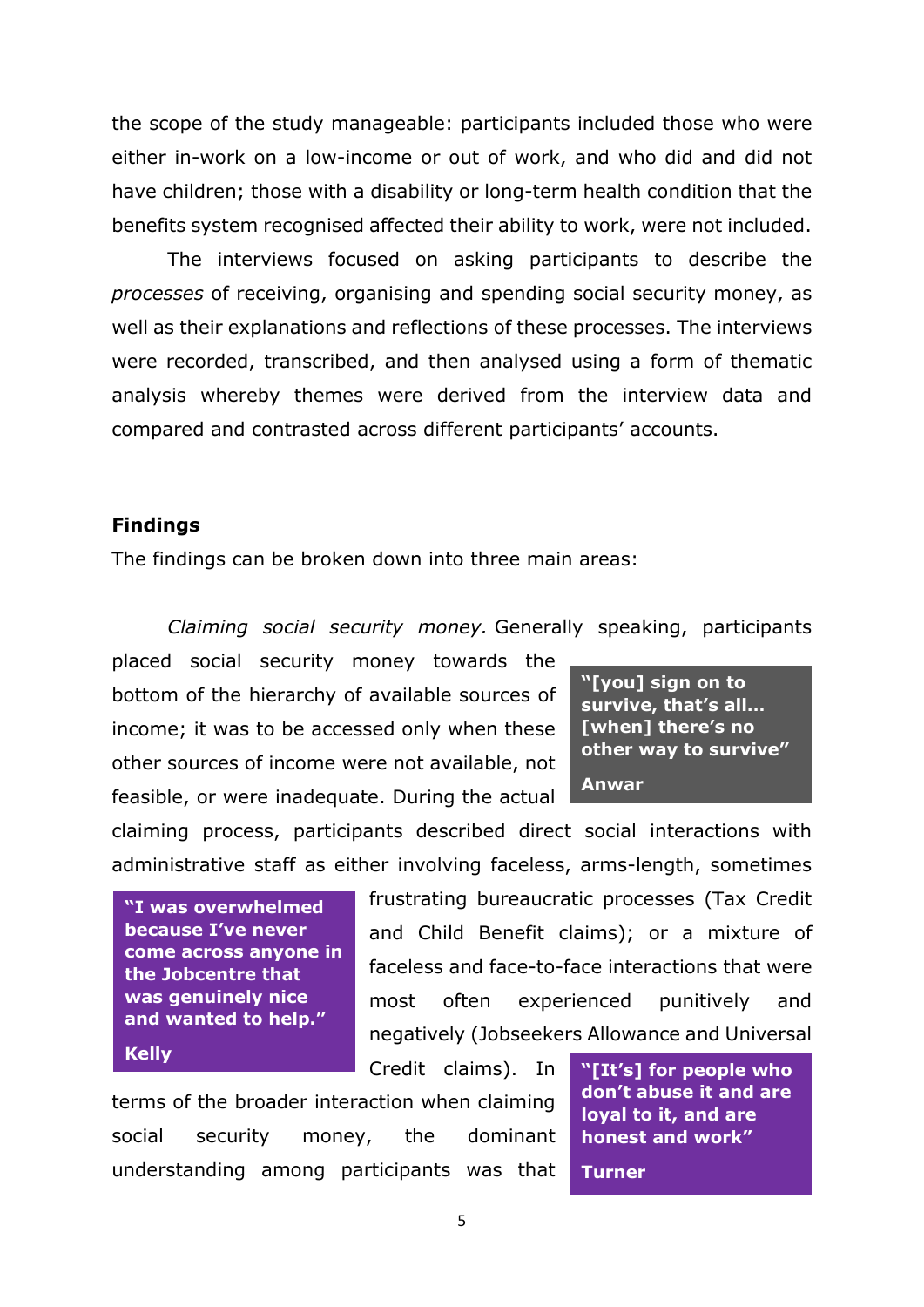social security money came from, and belonged to, taxpayers, a group that participants often clearly identified themselves as being a part of. Participants also articulated the bases upon which they understood that this money was received. Instead of talking only about the formal, administrative requirements that they had to fulfil to receive their money, participants spoke about a much wider set of virtues that a 'legitimate' claimant should fulfil, including demonstrating responsibility, honesty, and a strong work ethic. A legitimate claim, for participants, was not only an administrative process, but also involved showing that they did not fit with [widespread negative narratives](https://pure.york.ac.uk/portal/en/publications/living-with-and-responding-to-the-scrounger-narrative-in-the-uk-exploring-everyday-strategies-of-acceptance-resistance-and-deflection(0db24feb-a78d-4080-ae25-12814608ced3).html) about working-age benefit recipients (for example, stereotypes of claimants as workshy and lazy).

<span id="page-5-0"></span>*Organising social security money.* The timings according to which social security monies were received and organised were a central dynamic in participants' lives. The majority of participants operated on predominantly short-term timescales, spanning from daily to fortnightly, and did so in order to 'stay afloat' and deal with a situation where money went 'in one hand and out the other'. Within these timescales participants used various 'earmarking' techniques, using bank accounts and cash money, to divide, protect, and organise monies for their intended purpose. Participants put significant, effortful work into organising, segmenting and designating their monies. Over half of the sample had experienced some sort of disruption to their timescales, resulting from unexpected changes to

**"It's supposed to be a meantime thing [receiving benefits] … you're stuck at the moment" Grace**

patterns of social security receipt, or amount. Some participants aimed to stash away small amounts of money to mitigate disruptions, while indebtedness was talked about as both something to be avoided, but also as inevitable

and necessary. Participants did also make reference to longer term timescales, in order to situate and emphasise that their current financial circumstances were temporary: things had been better in the past, and would hopefully be better again in the future.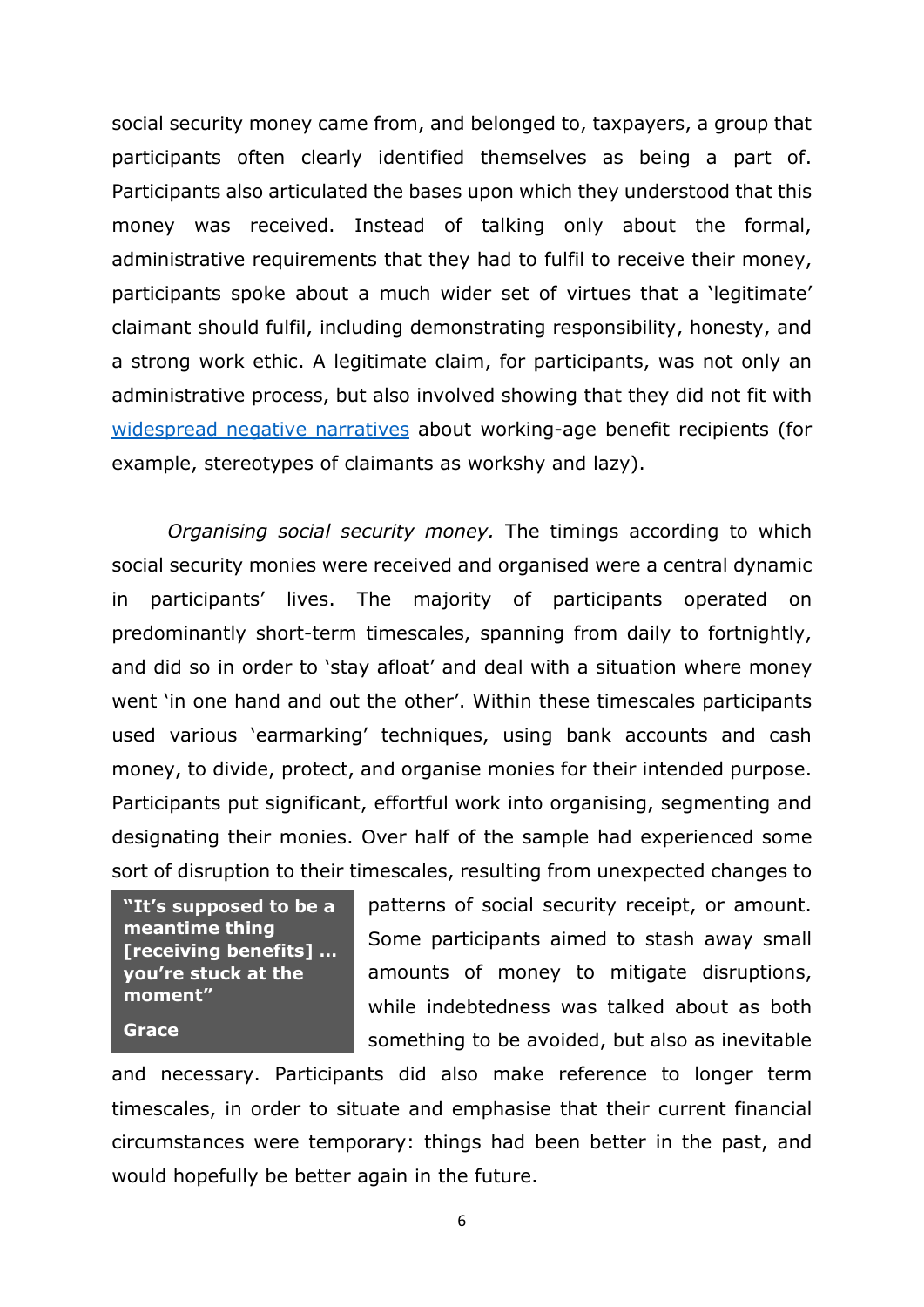<span id="page-6-0"></span>*Spending social security money*. When it came to spending money, the majority of participants drew a distinction between spending on what can be described as 'needs' and 'wants'. 'Needs' constituted items of

expenditure that were seen as essential in some way, and most often consisted of rent, food, bills, travel, and children's clothes. Money was carefully marshalled in order to meet 'needs'. Some participants also spoke about meeting what can be termed 'social needs', which related to explicitly fulfilling some sort of

**"I wouldn't spend on the cinema now until I get a job as well, so, I wouldn't like, I'd want to put my needs first, and then my wants afterwards." Sam**

perceived social obligation, including, for example, fulfilling one's role as a parent by paying for a child's participation in social or sports activities. Spending on 'wants', which involved spending on 'treats' or 'luxuries' but also spending in a carefree or unplanned manner, was something that the majority of participants spoke about as having happened in the past and perhaps happening again in the future.

## <span id="page-6-1"></span>**Policy Implications**

The findings of the research have implications for policy reform that span the design and delivery of working-age social security benefits. Two of the main potential areas for reform are summarised here:

> <span id="page-6-2"></span>1. *Reintroducing or bolstering choice and control for social security claimants*. It was found that participants had to take responsibility, and cope with, managing their social security money, but often had very little *control* over many aspects of their social security receipt. Recipients could, among other things:

a) Be given the freedom to choose *when* they receive their payments, including on which day of the week, and at what time interval. This would recognise and support the multiplicity of ways in which claimants currently organise their monies. For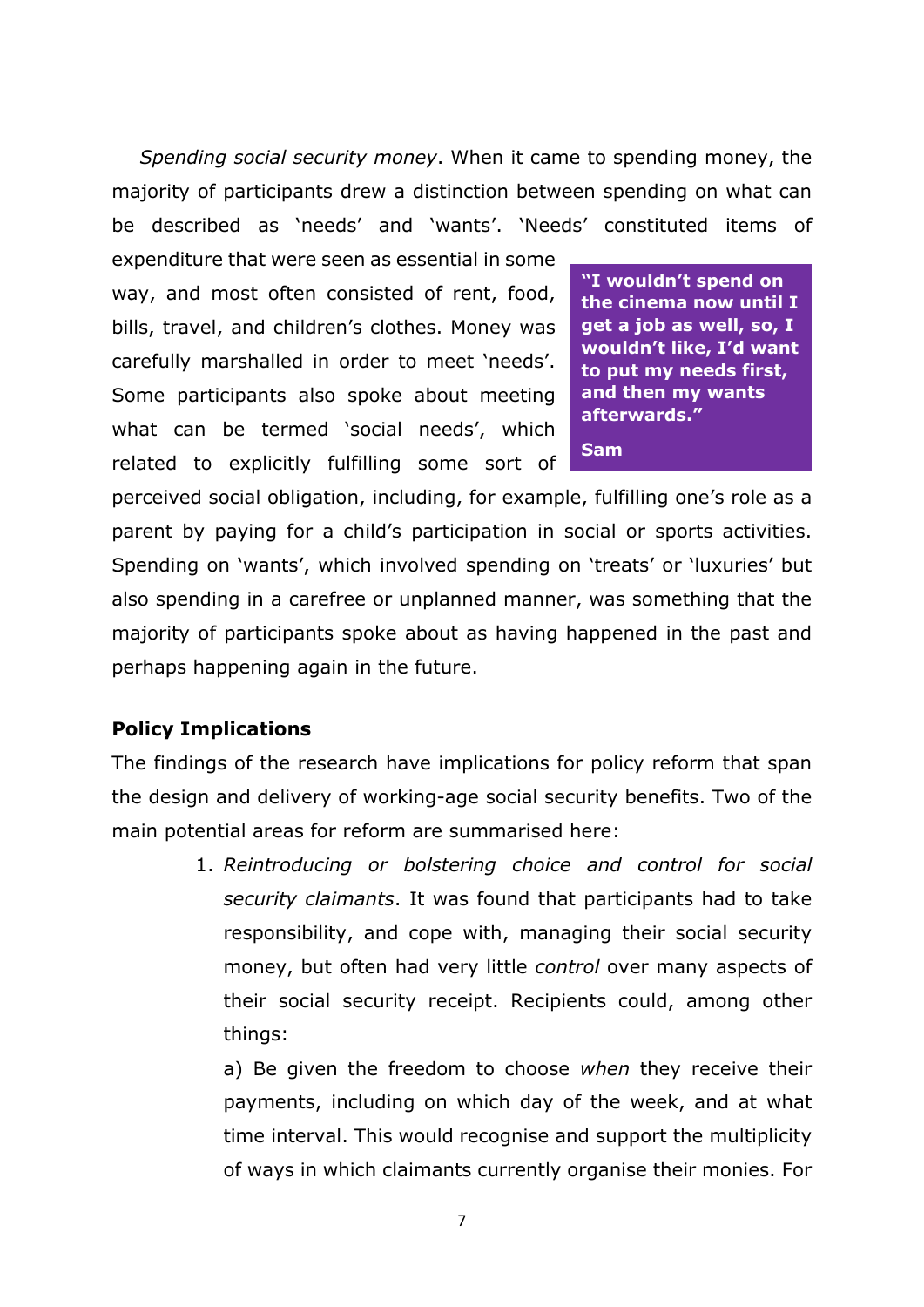example, this choice would allow claimants to align payment receipt with receipt of wages, payment of important bills, or other ways in which they structure the organisation of their monies.

b) 'Old' or 'low literacy' money management techniques could be further recognised and incorporated into formal money [management initiatives.](https://www.moneyadviceservice.org.uk/en/tools/money-manager) It was found that participants used techniques and tools such as dealing in cash instead of using electronic forms of payment, paying bills manually instead of using direct debits, and storing small amounts of money using cash instead of bank accounts. These techniques were about establishing control in the context of living on a low income and should be recognised as such.

<span id="page-7-0"></span>2. *Reforming the nature of Jobcentre meetings and interactions*, which were often experienced highly negatively. The roll out of Universal Credit means many more claimants will be attending the Jobcentre, including in-work claimants. The roll out also presents an opportunity to reassess the training, workloads, and expectations of frontline staff. This could shift claimants' experiences of the Jobcentre from the predominantly negative, punitive experiences found in this study towards a more positive, supportive one. The ongoing changes to the Scottish social security system that have formally placed the values of [dignity and respect](https://news.gov.scot/speeches-and-briefings/ministerial-statement-dignity-and-respect-in-scotlands-social-security-system) at its centre provide one potential model.

## <span id="page-7-1"></span>**Concluding comment**

The main findings of the thesis leave us with a final puzzle. On the one hand, participants, for the most part, were clear that they were honest, hardworking people, who were unlike the negative stereotypes of workingage benefit claimants. On the other hand, however, participants also generally accepted having to use and spend their social security benefit money in a way that placed them in a position where they lacked control in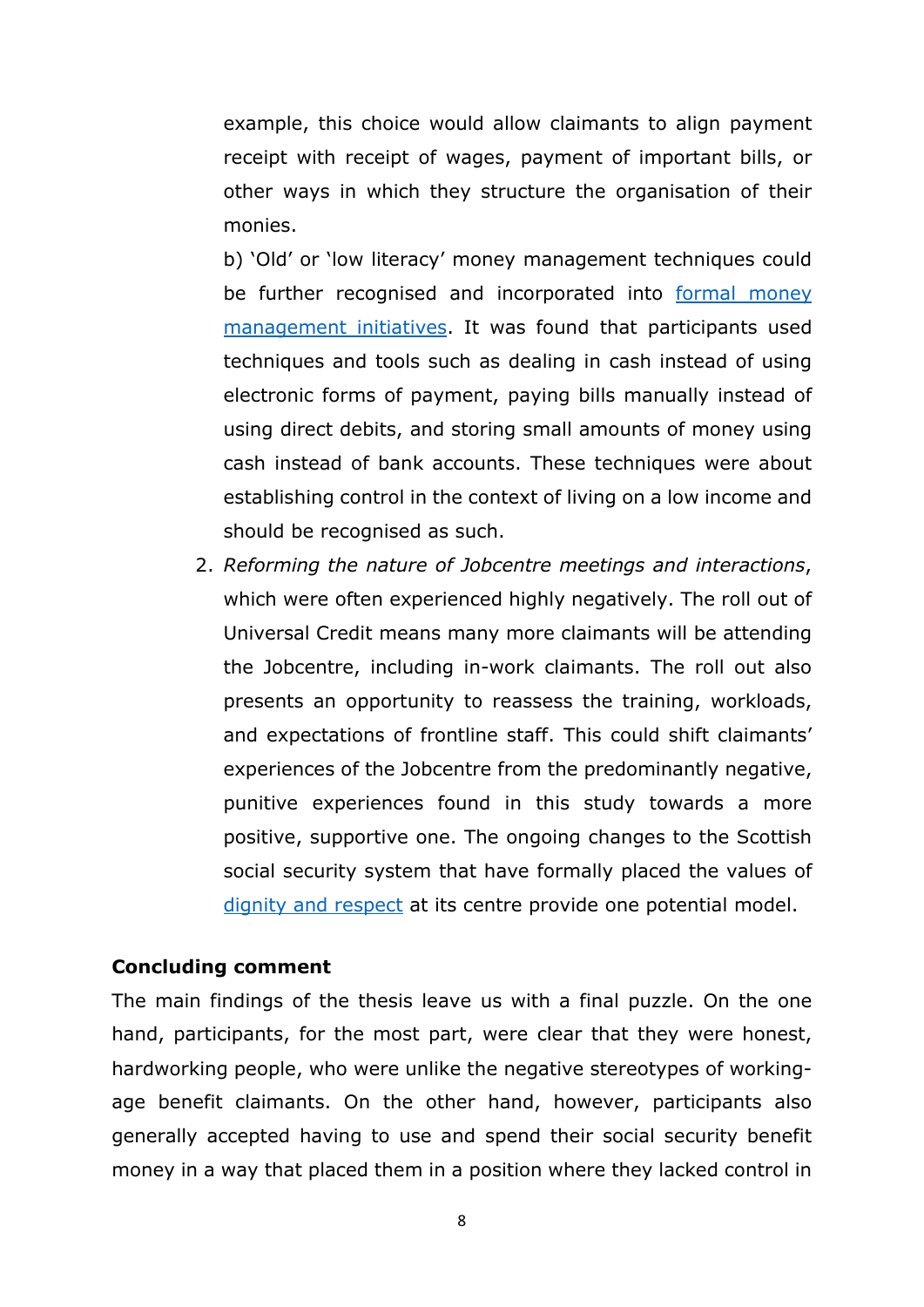various ways, and yet had to take responsibility for coping with highly adverse circumstances, and where they defined their needs as highly constrained and minimal. The working-age benefit system in the UK can be described as (increasingly) ['residual'](http://www.spicker.uk/social-policy/socpol.htm), that is, social security benefits are a minimal safety net of last resort, and relatedly are often experienced punitively by those using it. The apparent contradiction found in the accounts of claimants can be understood as demonstrating a degree of acceptance of the current residual system: participants accepted, or at least did not challenge, the minimalistic provision of working-age benefits. We need to ask whether this residual version of provision is what we really want.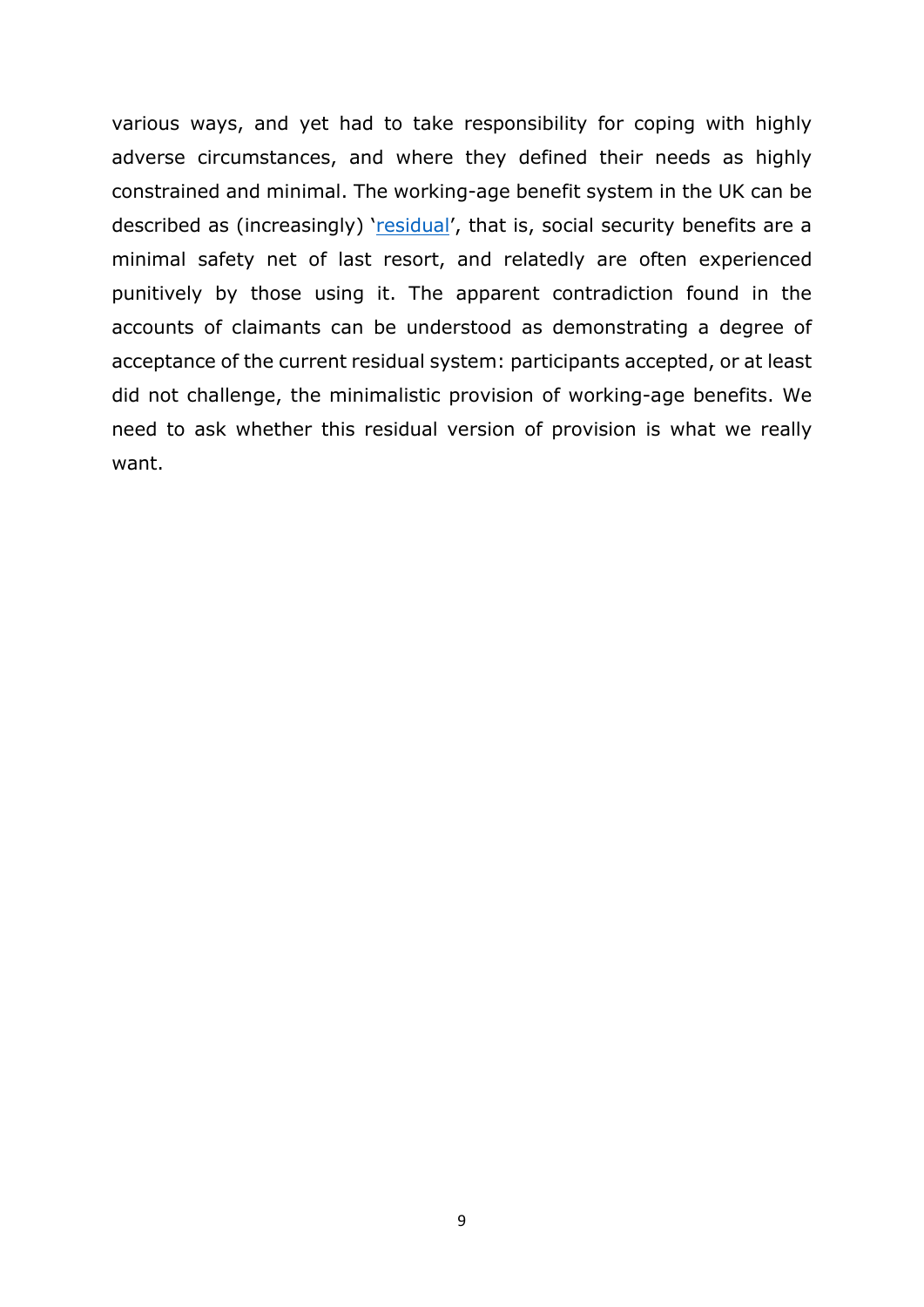# **Editorial note**

The author is very grateful to the participants of this research, who gave up their time and talked at length about aspects of their personal lives.

This CASEBrief reports findings from Dr Kate Summers' thesis, which is available here:<http://etheses.lse.ac.uk/3794/>

Kate completed her PhD in Social Policy in 2018 at the LSE, where she was based in the Centre for Analysis of Social Exclusion and the Department for Social Policy. Kate is now a Fellow in the Methodology Department at the LSE. Her research interests are centred around poverty, economic inequality, and related social policies, in the UK context.

## [k.summers@lse.ac.uk](mailto:k.summers@lse.ac.uk)

@kateesummers

Dr Kate Summers is happy to be contacted with any comments and questions, and for press enquiries. She also welcomes opportunities for potential collaboration.

Edited by Tammy Campbell. Video production and social media by Cheryl Conner.